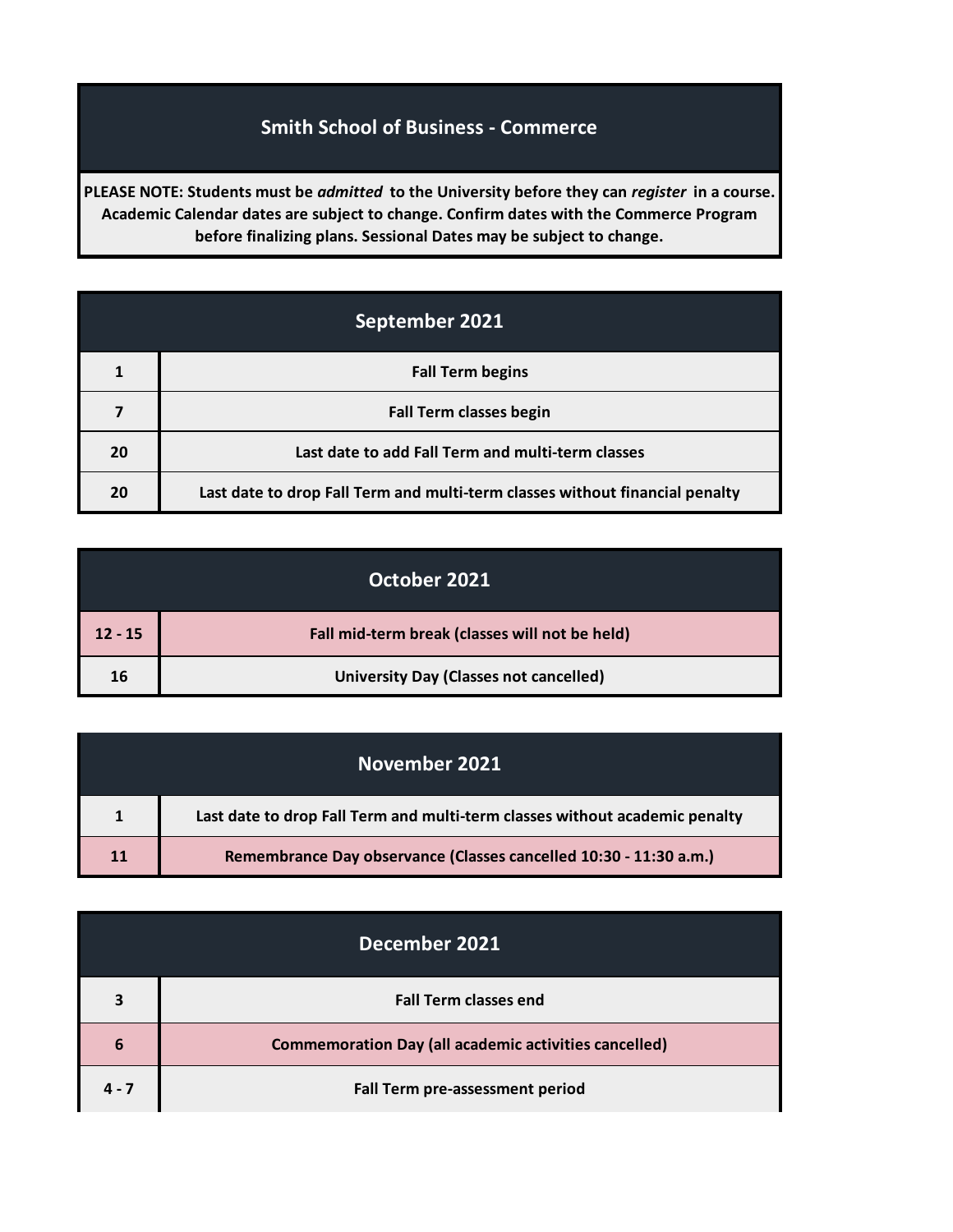| $8 - 22$ | <b>Fall term final assessments</b> |
|----------|------------------------------------|
| 31       | <b>Fall Term ends</b>              |

| January 2022 |                                                                 |
|--------------|-----------------------------------------------------------------|
| 1            | <b>Winter Term begins</b>                                       |
| 10           | <b>Winter Term classes begin</b>                                |
| 21           | Last date to add Winter Term classes                            |
| 24           | Last date to drop Winter Term classes without financial penalty |

| February 2022 |                                                          |
|---------------|----------------------------------------------------------|
| 21            | Family Day (University closed. Classes will not be held) |
| $22 - 25$     | <b>Reading Week (all classes cancelled)</b>              |

|                | <b>March 2022</b>                                                             |
|----------------|-------------------------------------------------------------------------------|
| $\overline{4}$ | Last date to drop Winter Term and multi-term classes without academic penalty |

| <b>April 2022</b> |                                                                                                  |
|-------------------|--------------------------------------------------------------------------------------------------|
| 8                 | <b>Winter Term classes end</b>                                                                   |
| $9 - 13$          | Winter Term pre-assessment study period                                                          |
| $14 - 30$         | Winter Term assessment period for Commerce courses and Arts and Science courses<br>for all years |
| 30                | <b>Winter Term ends</b>                                                                          |

| <b>May 2022</b> |
|-----------------|
|                 |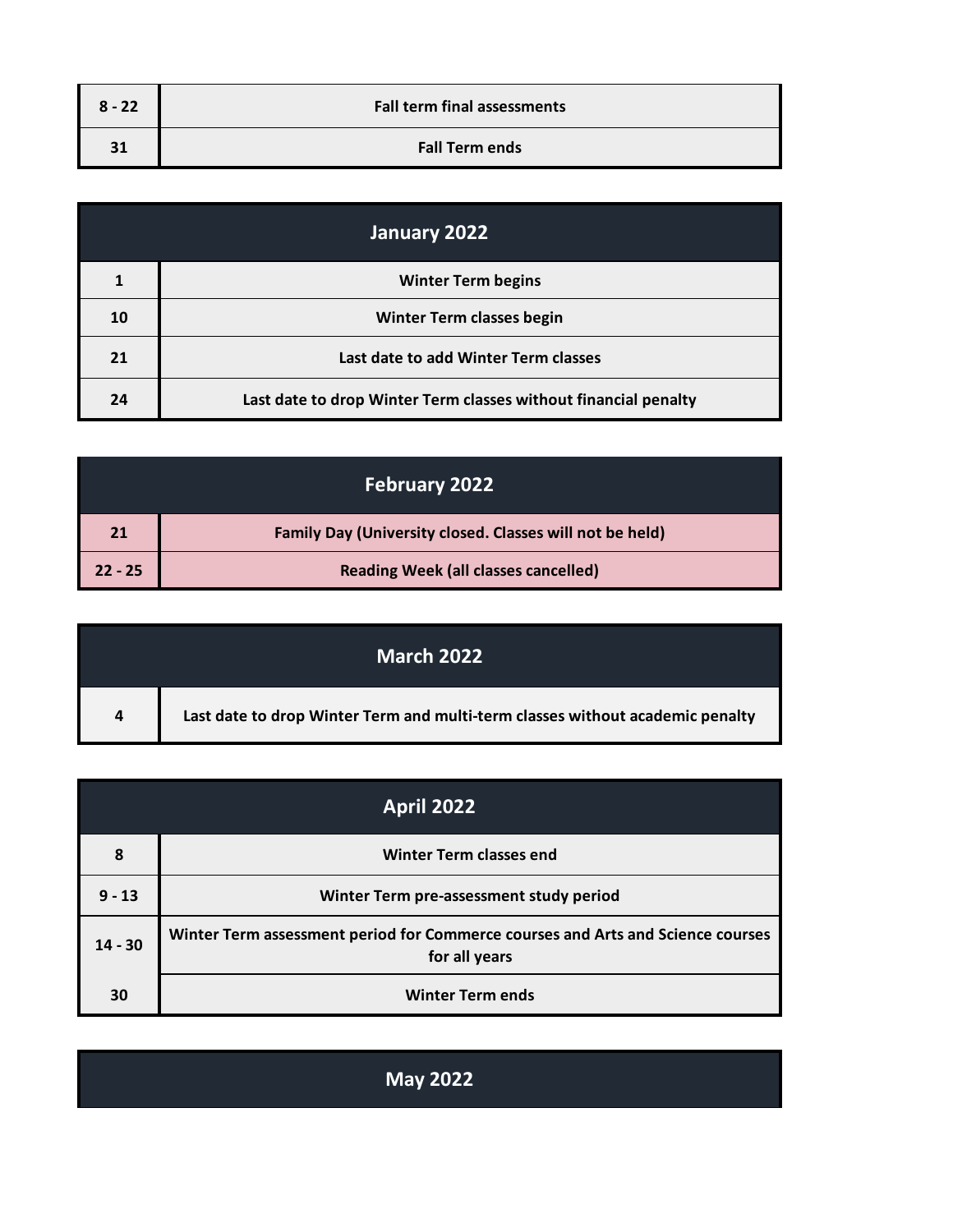|    | <b>Summer Term begins</b>                                                                   |
|----|---------------------------------------------------------------------------------------------|
| 9  | Summer Term classes (May - June/6W1 and May - July/12W sessions) begin                      |
| 13 | Last date to add Summer Term classes (May - June/6W1 and May - July/12W sessions)           |
| 13 | Last date to drop Summer Term classes (May - June/6W1 session) without financial<br>penalty |
| 20 | Last date to drop Summer Term classes (May - July/12W session) without financial<br>penalty |

 $\sim$ 

| <b>June 2022</b> |                                                                                            |
|------------------|--------------------------------------------------------------------------------------------|
| 3                | Last date to drop Summer Term classes (May - June/6W1 session) without academic<br>penalty |
| 17               | Summer Term classes (May - June/6W1 session) end                                           |
| $20 - 22$        | Assessments for Summer Term (May - June/6W1 session) classes                               |

| <b>July 2022</b> |                                                                                                |
|------------------|------------------------------------------------------------------------------------------------|
| $\mathbf{1}$     | Last date to drop Summer Term classes (May - July session) without academic penalty            |
| $\boldsymbol{4}$ | Summer Term classes (July - August/6W2 session) begin                                          |
| 8                | Last date to add Summer Term classes (July - August/6W2 session)                               |
| 8                | Last date to drop Summer Term classes (July - August/6W2 session) without financial<br>penalty |
| 29               | Summer Term classes (May - July/12W session) end                                               |
| 29               | Last date to drop Summer Term classes (July - August/6W2 session) without academic<br>penalty  |

|          | August 2022                                            |
|----------|--------------------------------------------------------|
| $2 - 10$ | Summer Term assessment period (May - July/12W session) |
| 12       | Summer Term classes (July - August/6W2 session) end    |